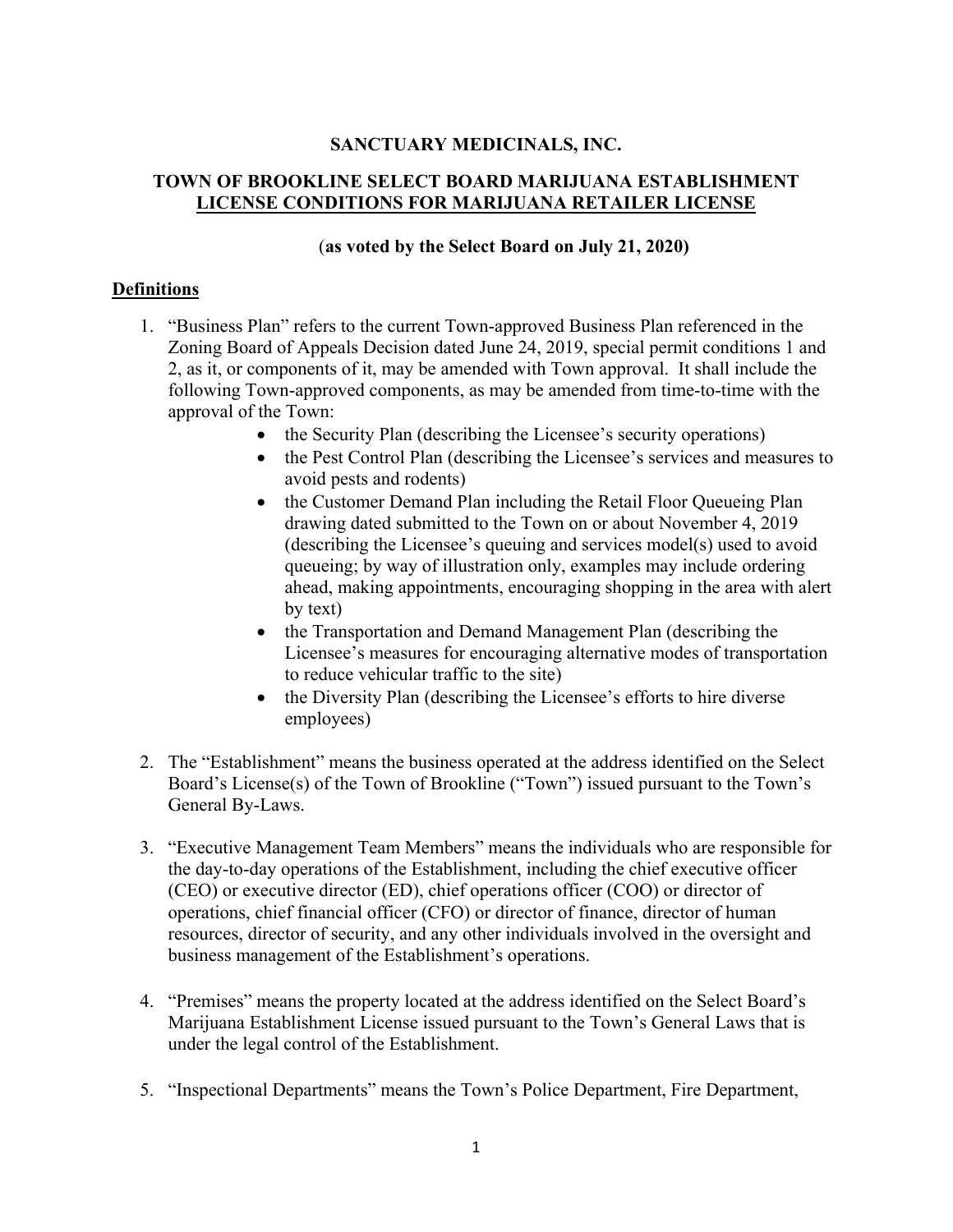Health Department, Building Department, Planning Department, and/or Department of Public Works/Transportation Division.

### **General Requirements**

- 6. The hours of operation under the Licensee's Select Board License To Operate as a Marijuana Retailer shall not exceed the hours of 10 a.m. to 8 p.m. on Mondays through Saturdays and 12:00pm to 6 p.m. on Sundays. The Licensee shall be closed on the last Monday in May, on Thanksgiving Day, on Christmas Day, and on the day following Christmas when Christmas is on a Sunday. No customers shall be permitted to enter the premises beginning 15 minutes before the closing hour.
- 7. The Licensee shall comply with all applicable State and local laws, regulations, by-laws, codes, conditions and agreements with the Town, including, but not limited to, G.L. c. 94G, 935 CMR 500, 105 CMR 725, the Town of Brookline's General By-Laws (including, but not limited to, **Article 8.37 of the General By-Laws**), the Town of Brookline's Zoning By-Laws, all applicable Town building, fire prevention, police, and health codes, regulations and standards, and any conditions imposed on licenses and permits held by the Licensee in connection with the Licensed Establishment (including, but not limited to, the Town's Zoning Board of Appeals special permit and any Select Board license). In the event of a conflict between these conditions, on the one hand, and State or local law or regulation, on the other, State or local law or regulation shall govern. In the event of conflict between the Business Plan, on the one hand, and these conditions, on the other, these conditions shall govern.
- 8. The Licensee shall comply with all agreements with the Town, including but not limited to Host Community Agreement ("HCA") with the Town. In the case where the HCA Stipulation(s) conflict with a State or local law or regulation, or with a condition imposed by a Massachusetts Cannabis Control Commission ("CCC") marijuana license, a condition of this Select Board License, or the Zoning Board of Appeals special permit, then the State or local law or regulation or License or permit condition shall control.
- 9. The Licensee shall maintain all permits and licenses required by State and local laws in connection with the Establishment, including, but not limited to, a valid, current license in good standing from the CCC. Any voiding of the license of the CCC by operation of law (including due to cessation of operations, failure to become operational within the permitted time, or relocation without State approval), and any revocation or suspension of the State license applicable to the Establishment, shall result in an automatic suspension of the Select Board license pending hearing or the opportunity therefor and pending further determination by the Select Board made in conformity with law.
- 10. The Licensee's operations at the Establishment shall be limited to those permitted by a CCC license and the Select Board License(s) pertaining to the Establishment and to the Premises.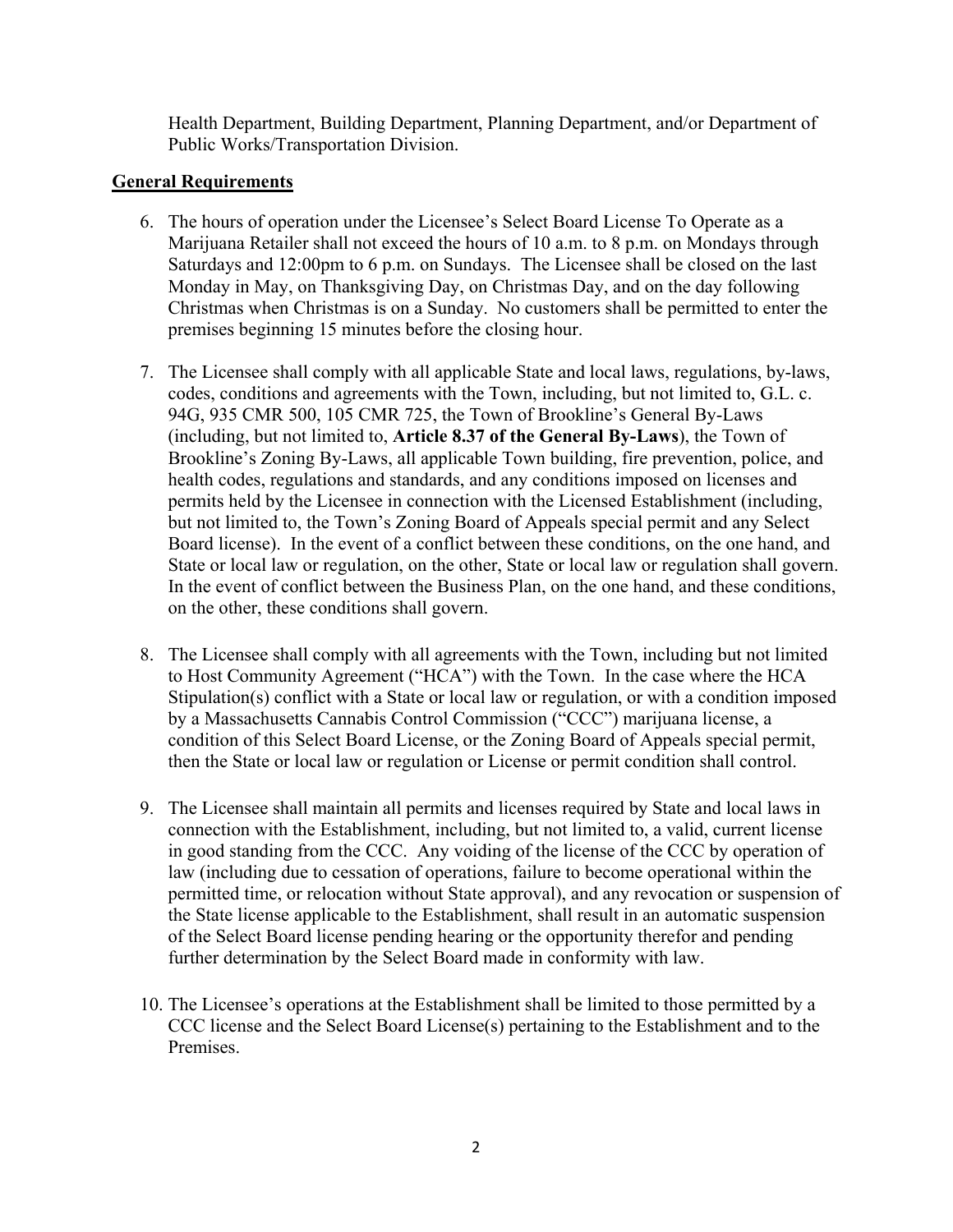- 11. The Licensee may close the Establishment or cease its operations, whether on a temporary or permanent basis, if permitted by State law, and if permitted by the Select Board after a written request to close or cease operations submitted to the Select Board that explains the reason(s) therefor, the length of such closing or cessation of operations, and any plans to reopen. The notification and request for permission to the Select Board must be submitted thirty (30) days in advance of the closing or cessation of operations. In the event of an emergency preventing the thirty (30) days notice and request for Select Board permission to close or cease operations, the Licensee shall submit the notice and request to as soon as it is aware of the need to close or cease operations. Failure to provide such notice and to obtain such permission may, after hearing or reasonable opportunity therefor, result in cancelation of the license.
- 12. The Licensee acknowledges that the conditions herein pertain to its sales of marijuana and related products as may be permitted under existing State law, and that in adopting these conditions, the Town assumes operations by the Licensee that comply with existing State law. The Town reserves the right to modify these conditions as may be permitted by law in the event that changes in State law do or could authorize changes in the products sold by the Licensee or in the nature of the Licensee's business. The Town reserves the right to modify these conditions in connection with the annual license renewal process and as otherwise permitted by existing law, including Article 8.37 of the Town's General By-Laws.

#### **Management-Related Requirements**

- 13. The Licensee must obtain Select Board approval for Board Members, Executive Management Team Members, Directors, the Manager, and any Alternate Manager(s), and for any changes in Board Members, Executive Management Team Members, Directors, the Manager, and Alternate Manager(s), which may entail the Select Board's review of a person's suitability for such position. In the event that the Select Board or designee undertakes a criminal background check in connection with such suitability determination, the Licensee shall provide to each person for whom it seeks Select Board approval a CORI Acknowledgment Form and a hard or electronic copy of the Town's "CORI Policy: Licensing", and provide to that the person an opportunity to review such materials prior to the person's execution of the CORI Acknowledgement Form and the Establishment's submittal of the executed CORI Acknowledgement Form to the Town.
- 14. The Licensee must obtain the approval of the Chief of Police or designee for the executive(s) or manager(s) responsible for security at the Premises (including for formulating and/or implementing security measures, plans and policies pertaining to the Licensee's operations, physical facility or transportation to or from the site), and for any change of personnel in such position.
- 15. A Manager or Alternate Manager must be on the Premises during the Establishment's hours of operation. In the event of an emergency, the Manager or Alternate Manager on site who needs to leave the Premises shall designate an Alternate Manager to act as the temporary manager on duty. A written record shall be kept which identifies the Manager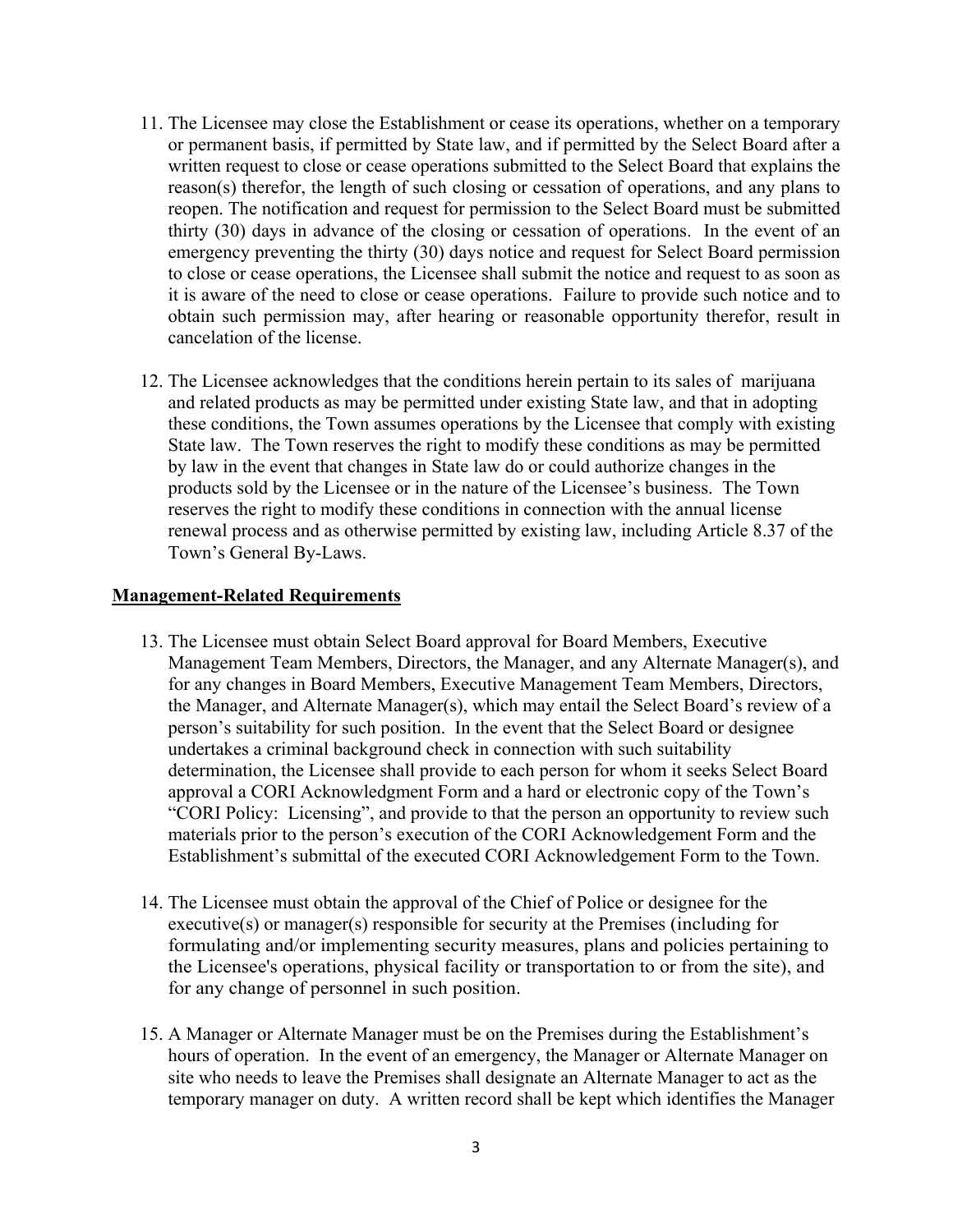or Alternate Manager on duty for each shift. The Manager or Alternate Manager on duty shall have total responsibility for the proper operation of the Establishment's Premises and operations.

#### **Operational Requirements**

- 16. There shall be no consumption, production or manufacture of any marijuana products at the Establishment or anywhere on the Premises. Production and manufacture does not pertain to repackaging of marijuana products produced or manufactured off-site. The Licensee shall comply with Police Department requests to post Police-Department signage in neighboring areas notifying the public that public consumption of marijuana is prohibited by law.
- 17. Deliveries of products shall not originate from the Premises unless explicitly required by State law.
- 18. The Licensee shall have an attendant on the Premises during the Establishment's hours of operation to assist visitors with ingress onto and egress from the Premises.
- 19. The Company shall not supply marijuana or marijuana products free of charge or as otherwise prohibited by 935 CMR 500.105. Prohibited endeavors shall include, but are not limited to, product "giveaways", gifts, coupons, free or donated marijuana or the distribution of marijuana or marijuana products as an incentive, prize or bonus in a game, contest or tournament involving skill or chance.
- 20. The Licensee shall participate in a Site Plan Review process in preparation of its annual license renewal (the first one of which will be for the calendar year of 2021). Said process, to be coordinated by the Planning Department, shall consist of representatives of relevant Town departments, which may include, but not be limited to, Police, Fire, Engineering and Transportation, Health, Building, and Planning Departments. The purpose of said process is for the Town departments to assess the effectiveness of the Business Plan and operations pertaining to transportation and customer demand management. The Licensee shall submit the following materials for the aforementioned Site Plan Review to the Planning Department one hundred and twenty (120) days prior to its scheduled license renewal date: (1) floor plans, (2) customer queueing plan within the footprint of the Premises that includes identification checkpoints and points of sale, (3) and a customer demand management plan, which together show how the Licensee will prevent customer queueing on the public way. Said plans shall be submitted for the review and approval of the aforementioned Town departments. The Licensee shall appear before the Select Board with the results of the aforementioned site plan review process.
- 21. (a) The Licensee shall comply with the current Transportation Demand Management Plan ("TDMP") submitted to the Town pursuant to the conditions of the Licensee's special permit, as the TDMP may be amended with Town approval.
	- (b) In connection with the Site Plan Review process addressed in Condition # 20, one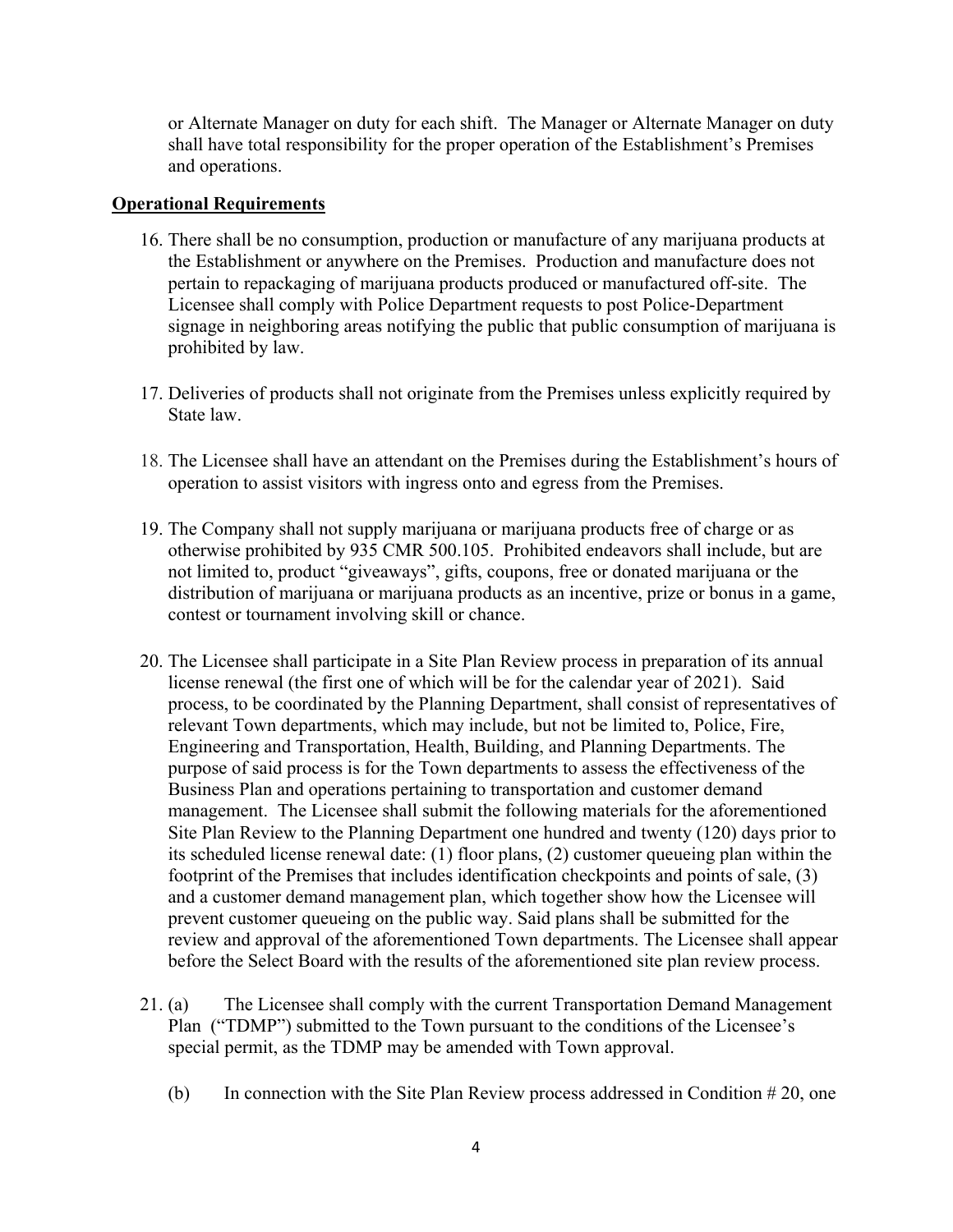hundred and twenty (120) days prior to the expiration of the Licensee's annual license, the Licensee shall submit to the Planning Director and the Director of Engineering and Transportation for their review and approval a revised TDMP that satisfies Sections (c) and (d) below and other requirements that may be established by the Director of Engineering and Transportation or designee, with input from other relevant Town departments as appropriate. The effectiveness of the TDMP will be reviewed with Town staff in anticipation of the annual licensing renewal process by the Select Board. To facilitate review of the effectiveness of the TDMP, the Licensee shall provide the Town with performance monitoring records, reports, and other records to show the Licensee's continued implementation of and compliance with the TDMP. Following the review of the TDMP's effectiveness, the Licensee will work with Town staff, if deemed needed by the Director of Engineering and Transportation, to submit a revised TDMP for approval by the Planning Department and the Transportation Division of the Brookline Department of Public Works to meet performance goals and TDMP industry best practices.

(c) At a minimum, the TDMP shall include, but is not limited to (as the Director of Engineering and Transportation may determine with any input from relevant Town departments):

(1) The provisions in the Revised August 5, 2019 TDMP.

(2) Provide a 100 % parking subsidy at MBTA lots.

(3) Performance goals for site trips, travel modes, and parking demand on a weekday and Saturday.

(4) Performance mode goals that meet the most recent United States Census Bureau American Community Survey five-year summaries for Brookline (currently 32% public transit, 27% bike or walk, 33% drive, and 8% carpool/other).

 (5) Provide employees that choose to drive with 100% parking subsidy for off-street parking on private property

(6) Employee parking on public streets or lots prohibitions while working and corrective actions including termination for violation.

(7) Explore joining the Allston-Brighton TMA to provide guaranteed ride home program for employees who do not drive in cases of emergencies as well as other services such as carpool/rideshare, etc.

(8) Explore with the Town and the CCC the possibility of an offer of discounts or other incentives to customers who utilize modes of transportation to the site other than a motor vehicle.

(9) Provide a website and Transportation Guide to include transit routes/schedules, car share locations, bike share such as BlueBikes as an option and show locations of the closest stations, to include language that discourages parking on the residential side streets.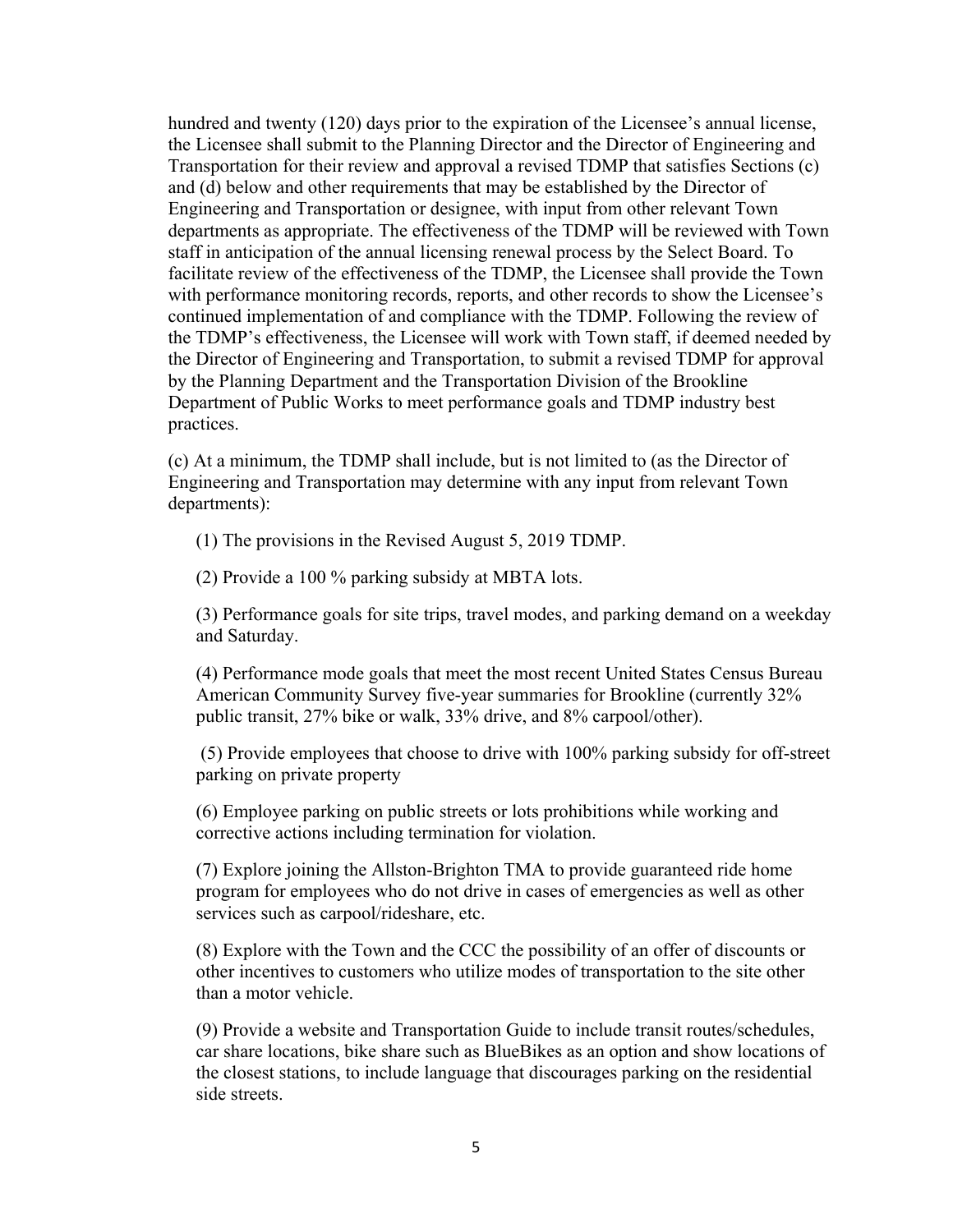(d) All performance monitoring will be conducted by a qualified transportation consultant and shall, at a minimum, include, but not be limited to (as determined by the Director of Engineering and Transportation with any input from other relevant Town departments):

(1) The provisions in the revised August 5, 2019 TDMP.

(2) The performance monitoring program will include two weekdays and in addition a Saturday on dates to be approved by the Town in advance of the study.

(3) Total number of employees, the percent arriving by each mode, the location of parking for those that arrive by personal vehicle, number of times a service through the TMA was used (if applicable), and summary of events/materials provided to employees concerning travel to work options and corrective actions taken to meet the allowable trip generation.

(4) Customer intercept survey data that collects the following data points: home zip code, arrival mode (MBTA, bike, walk, bike share, ride share/TNC/taxi, drive, etc.); and if by 'drive,' the location where they parked, a summary of events/materials provided to customers concerning travel to work options, and corrective actions take to meet the allowable trip generation.

(5) The performance monitoring program study shall be conducted one hundred twenty (120) days from the opening date of the establishment and one hundred twenty (120) days prior to the expiration of the annual license

- 22. The Licensee shall make reasonable efforts approved by the Police Department and Transportation Division to ensure that customer pick-up and drop-off (including by Transportation Network Companies ("TNC") such as Uber and Lyft) occur in locations and in a manner that does not obstruct the public way or inhibit the passage of members of the general public to move on Beacon Street and Webster Street. The Licensee's actions shall at minimum include the following:
	- a. Work with TNCs, customers, the Brookline Police Department, and the Transportation Division of the Brookline Department of Public Works to identify and implement clearly marked customer pick-up and drop off locations. Pick-up and dropoff locations should accommodate traffic coming from the east and west of the site.
	- b. Supplement the Town of Brookline's efforts to facilitate the orderly arrival and departure of the Licensee's customers by clearly messaging the availability of alternatives to privately owned motor vehicles (such as public transportation and bike shares) as options to travel to the Establishment, and by providing information about the location and functioning of pick-up and drop off areas and the location of adjacent bike share corrals.
	- c. Install internal signage proximate to the retail area's exit(s) reminding customers of transportation options and encouraging the use of public transportation, bike shares, and the pick-up and drop off areas.
	- d. Support the Brookline Police Department's efforts to promote proper use of the pick-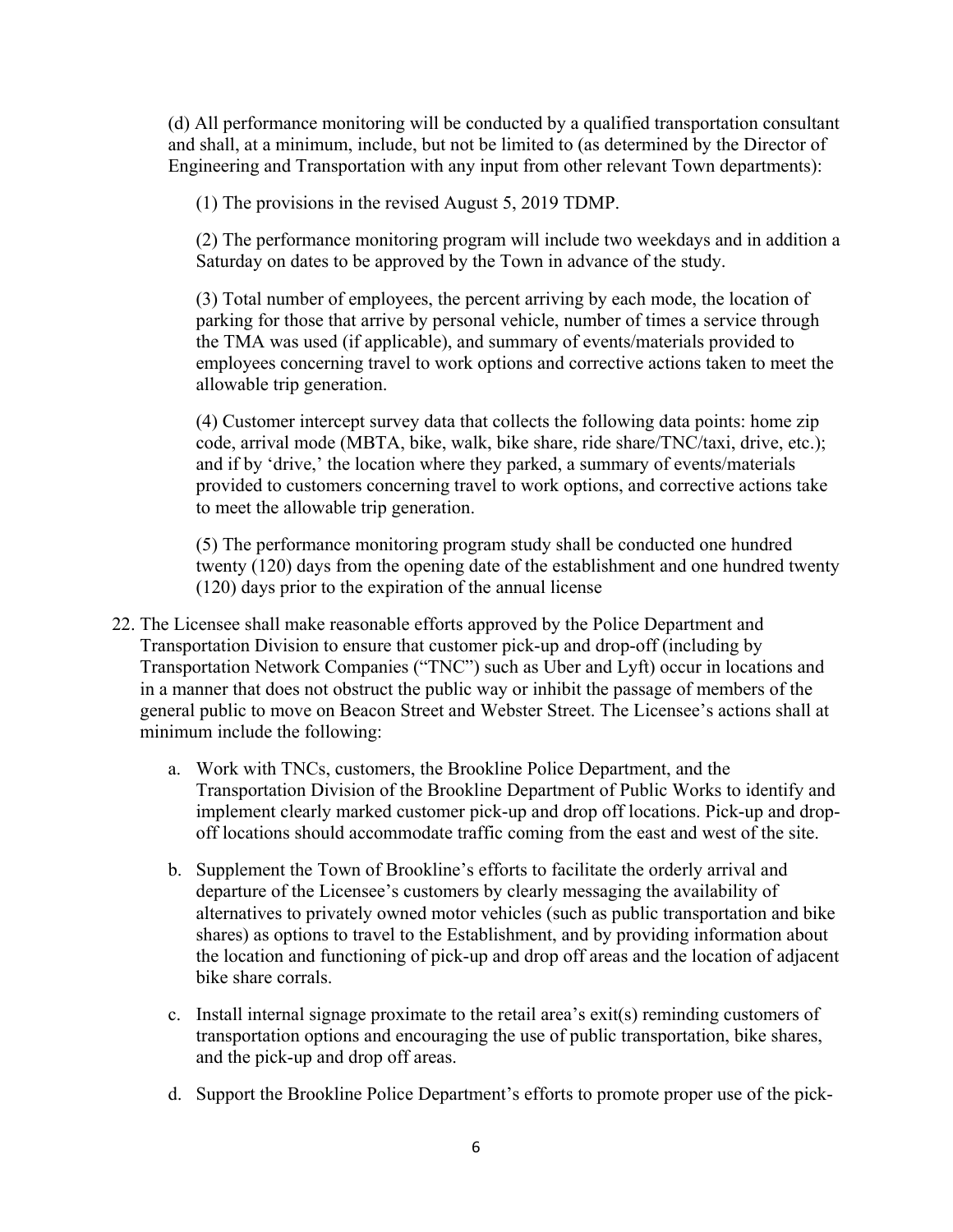up and drop off areas and engage in proactive customer education about appropriate means of arrival and departure.

- 23. The Licensee shall at all times comply with the current approved Business Plan that has been approved by the Chief of Police or designee following input from appropriate Town departments as the Chief or designee may determine.
- 24. The Company shall accept as valid proof of age a government-issued photographic identification containing a date of birth, both in connection with sales by the Company through the Establishment's operations and for deliveries of marijuana and marijuana products to locations within the Town. The Licensee shall use Police Departmentapproved ID scanner technology to verify the adult consumer is 21 years of age or older prior to entry into the facility and will verify ID again at point of sale. The Licensee shall comply with a plan approved by the Police Department for verification of identification and proof of age at any entrance used by the public, as it may be amended upon the request of or with the approval of the Police Department.
- 25. There shall be no queueing of customers outside the building footprint, except as may be permitted by relevant Town departments during Phase 3 and Phase 4 of the Commonwealth of Massachusetts's Covid-19 State of Emergency ("Temporary Queueing"). Temporary Queueing is not permitted in the public way at any time. Temporary Queueing is permitted in the private alley between 1341 Beacon Street and 1351 Beacon Street and in the satellite parking lot at 1341 Beacon Street ("Queueing Areas"). No more than ten customers, excluding the Licensee's staff, may queue in both Queueing Areas combined at any time. The Licensee shall have sufficient staff and/or security agents to monitor and manage all customer queues and exits (the latter to assure that there is no entry via an exit) as shall be approved by the Police Department. A clear path for pedestrians at least four (4) feet in width shall be kept open on the sidewalk at all times, including hours when the business is closed to the public. Licensee staff will monitor the line and take steps to ensure that the 4-foot path of travel is present at all times for the entire length of the line, including asking customers to leave and return at another time, if necessary. Temporary stanchions shall be used to keep the customer line to maintain a clear path of travel of four (4) feet. The stanchions shall be removed at the close of business or when not in use. If queueing occurs during times when the facility is not open, the Licensee shall work with the Town to implement measures to ameliorate any potential nuisance conditions posed thereby, including hiring a detail officer during hours when the business is closed to the public and providing staff during such hours to assist with managing queuing conditions. If the Chief of Police and/or the Director of Engineering and Transportation deems queueing a hazard or nuisance, the Licensee shall devise a contingency plan to eliminate queue subject to the review and approval of the Chief of Police and the Director of Engineering and Transportation, with all associated costs borne by the Licensee. The Licensee shall consider a contingency plan that consists of customer satellite parking locations with shuttle vans transporting customers between the satellite parking location and the retail establishment in a continuous loop in addition to seeking out private parking spots to rent for customer use. A security agent will end the sidewalk queue 6'-3' prior to the end of the alley between 1341 Beacon St. and 1351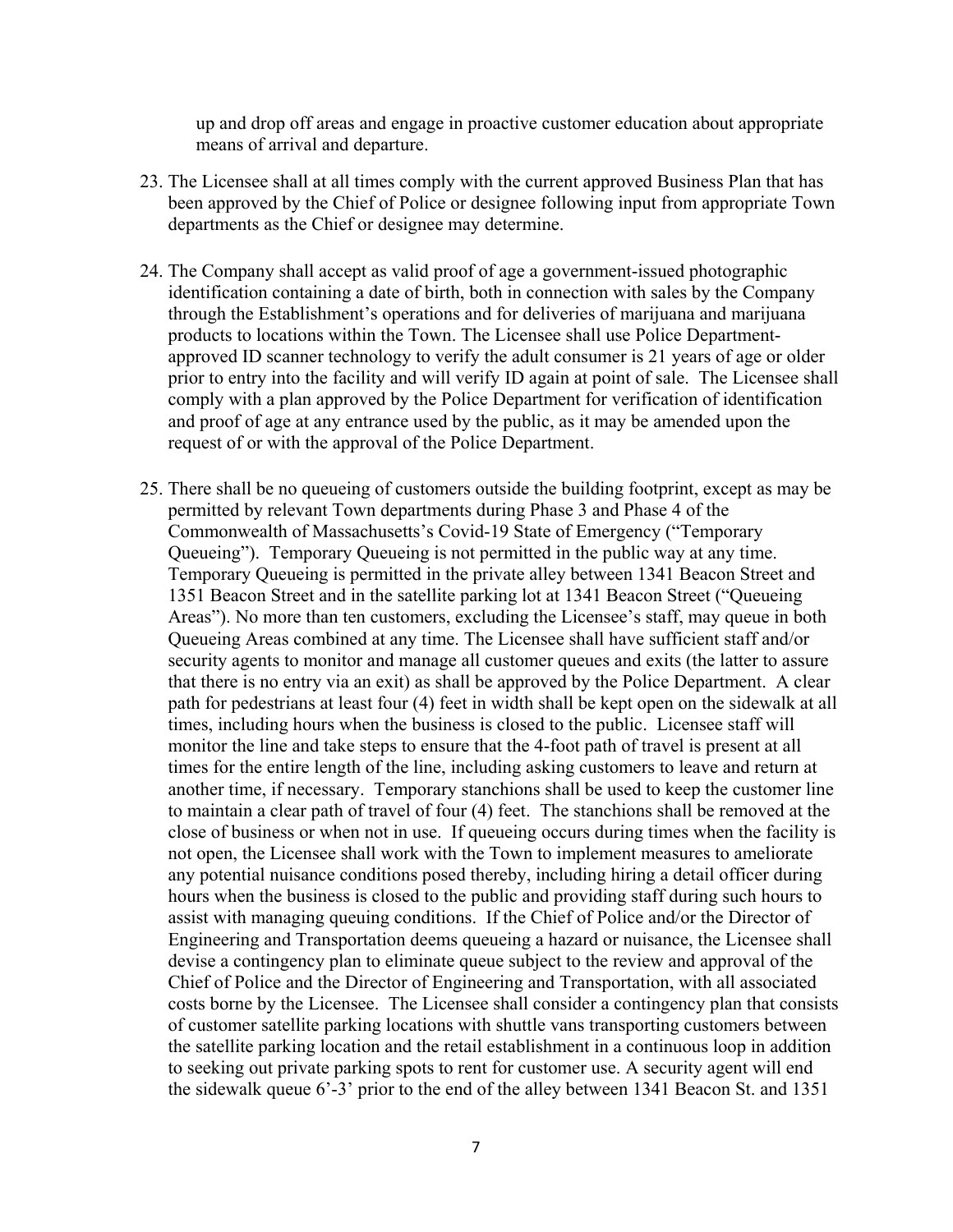Beacon St. The Licensee shall comply with any queueing-related requirements set forth in the Business Plan.

- 26. The Licensee shall work with the Town on a Town-approved opening plan that incorporates COVID-19 procedures consistent with the State's requirements in anticipation of the commencement of Adult Use sales. The opening plan shall provide that the Licensee's opening day shall fall on a Saturday. The Licensee shall comply with the Town-approved opening plan and shall obtain written approval by relevant Town departments for any proposed changes to procedures and operations described in the Town-approved opening plan. The Licensee will not engage in Adult Use sales prior to receiving written Police Department approval of the opening plan and any proposed amendments thereto. The Licensee will not commence Adult Use sales prior to an inspection conducted by the Health Department. At least two (2) weeks prior to the anticipated date for the commencement of Adult Use sales, the Licensee will present the opening plan to the Select Board. Prior to opening, the Licensee shall host a questionand-answer session via video-conferencing for the community. Before implementing provisions of the State's COVID-19 reopening plan for Phase 4, the Licensee shall submit to the Town a Phase 4 Operations Plan for review and approval of relevant Town Departments and for presentation to the Select Board. The Phase 4 Operations Plan shall incorporate COVID-19 procedures consistent with the State's requirements for Phase 4.
- 27. During periods of snow, the Licensee will maintain the public sidewalk on the exterior of the Premises in a non-slippery condition and will remove snow banks from the full width of the sidewalk to allow for the free flow of pedestrian traffic.
- 28. The Licensee will endeavor to identify additional off-street employee parking opportunities in the vicinity.
- 29. The Licensee will post Police Department-approved signage conspicuously displayed in the vicinity of sales transactions areas that informs the public of the penalties for 1) driving under the influence of marijuana, 2) purchasing marijuana while under-aged or on behalf of an under-aged person, 3) possessing an open container of marijuana in the passenger area of a motor vehicle, and 4) public consumption of marijuana products.
- 30. Except in emergency situations, within 60 minutes after the closing time for adult-use sales, all exterior close-down activities by the Licensee and their employees and vendors, including but not limited to waste disposal and waste receptacle movement, cleaning of outdoor premises, and rearrangement and storage of materials, shall cease completely. Any further required close-down actions, should the licensee remain open later for allowable purposes, shall occur only within the building.

### **Security-Related Requirements**

31. The Licensee shall immediately notify the Town's Police Department of any known or suspected violation of criminal law or suspicious activity that has taken place on or near the location of the Establishment. This is to include any criminal behavior related or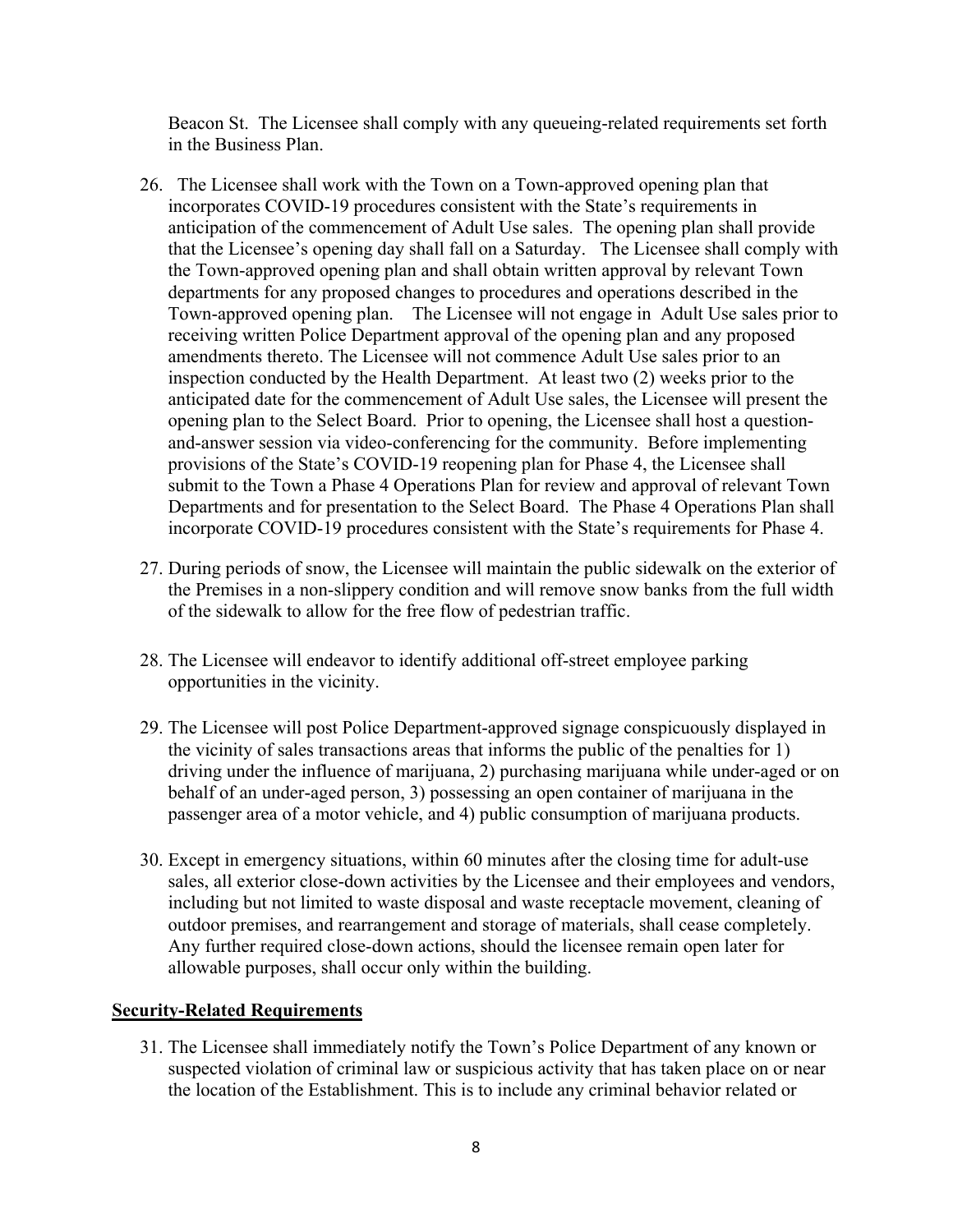unrelated to the business of the Establishment. The Licensee shall maintain an incident log that lists and describes unusual incident(s) (by way of illustration only, the presentation of fake identification).

- 32. The Licensee shall promptly copy the Town's Chief of Police on any notifications and submissions it makes to the Massachusetts Cannabis Control Commission.
- 33. The Licensee shall facilitate the immediate access and transfer of video footage from any video surveillance system of the Establishment's interior or exterior when so requested by the Town's Police Department (which request may be made when the Police Department has a reason to believe that such footage may be of assistance in an ongoing investigation related or non-related to the Establishment's business). The Town's Police Department will have access to the Video Management System from the Town's Public Safety Building to monitor any activities inside or outside of the facility in real time at the Department's discretion. The Town's Police Department does not hereby commit to monitoring such cameras regularly. The placement of such cameras shall not violate any person's right to privacy under State and federal law.
- 34. The Licensee shall connect its alarm system to a third party monitoring system, and notify the Town's Chief of Police about said third party monitoring system. During nonbusiness hours, an Executive Management Team Member, Manager or Alternate Manager with access to all areas of the Premises (including limited access areas) shall respond to the alarm in person within one hour. In the event of accidental activation of a panic alarm, the Licensee will notify the Police Department that the activation was accidental. The Police Department may conduct a check of the facility in the event of an accidental activation.

### **Public Health-Specific Requirements**

- 35. All packaging and labeling of marijuana and marijuana products must be done in accordance with State law and regulations.
- 36. The Licensee must provide educational materials for adult use consumers. The materials must include information to ensure proper MIP dosage and safety tips, including instructions, information and warnings about the following:
	- a. Dosage safety: urging consumption on a "start Low" and "go slow" basis, including information about variability among individual tolerance to products and person-to-person variation in the effects;
	- b. Guidance for first-time or low-tolerance patients or consumers;
	- c. Information regarding dosage and ingredients of available products;
	- d. Duration: Information about both the time interval until the product effects are felt and the length of product effects;
	- e. Responsible storage: Direction to keep products away from children, kept in child-resistant packaging, and not to store near other food items;
	- f. Driving and machinery: Not to operate a vehicle or machinery under the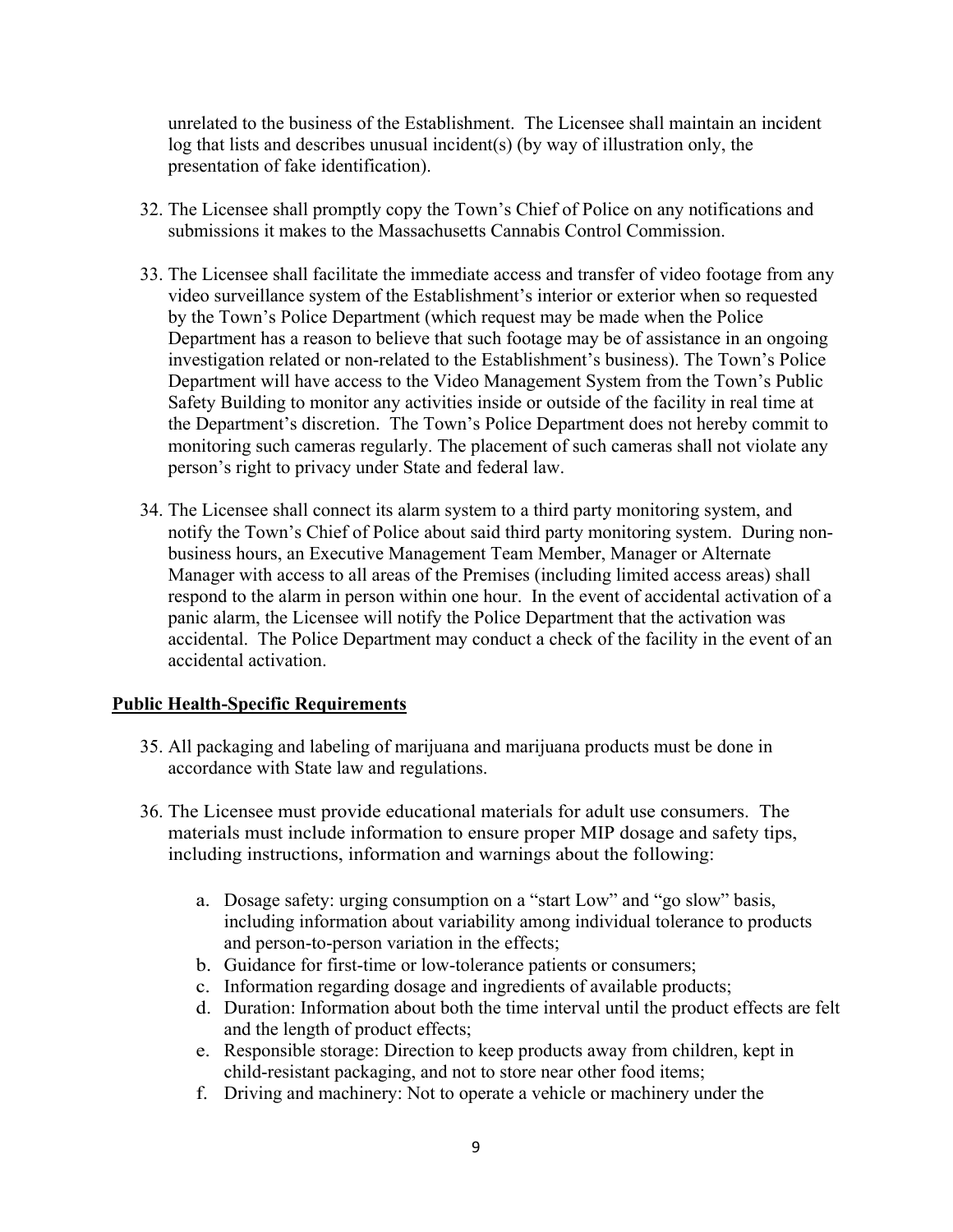influence;

- g. Pregnancy: That there may be additional health risks associated with consumption of this product for women who are pregnant, breastfeeding, or planning on becoming pregnant.
- h. With regard to edible MIPs:
	- (i) Alcohol: Not to mix MIPs with alcohol;
	- (ii) Eating first: To eat a full meal before consuming MIPs as doing so helps in lowering the intensity of the effects.
- 37. Marijuana and marijuana products, including edible marijuana products, are subject to random inspection and testing by the Town, and/or verification by the Town that inspection and/or testing has occurred, as may be consistent with State law.
- 38. There shall be no production or manufacture of any products at the Establishment. This does not pertain to repackaging of cannabis products produced or manufactured off-site.
- 39. The Licensee shall keep an updated product and price list on file with the Board and the Town's Health Department.

# **Facility-Specific Requirements**

40. The Licensee shall conspicuously post Police Department-approved signage at any entrance actively used by the public (including any door leading into any vestibule) indicating that entry into the premises is prohibited by persons not possessing valid identification to prove that the person is at least 21 years of age. The notice shall be no smaller than 8.5" by 11."

# **Community Relations-Specific Requirements**

- 41. The Licensee must hold an annual community meeting to provide abutters and community residents with an opportunity to comment on the Licensee' s operating practices, policies and plans.
	- (a) Community meetings shall be advertised in the Brookline local newspaper between two (2) and four (4) weeks in advance of the meeting and announced on the Licensee's website beginning at least four (4) weeks in advance of the meeting and through the date of the meeting.
	- (b) The Licensee shall promptly notify the Town Administrator of community meetings and supply a copy of the Brookline local newspaper advertisement.
	- (c) The Licensee shall notify all Town Meeting members of community meetings two (2) to three (3) weeks in advance of the meeting.
	- (d) As part of the Town's annual license renewal process, the Licensee shall submit a report outlining the number of attendees, a summary of comments received, and proposed responses and plans to address comments.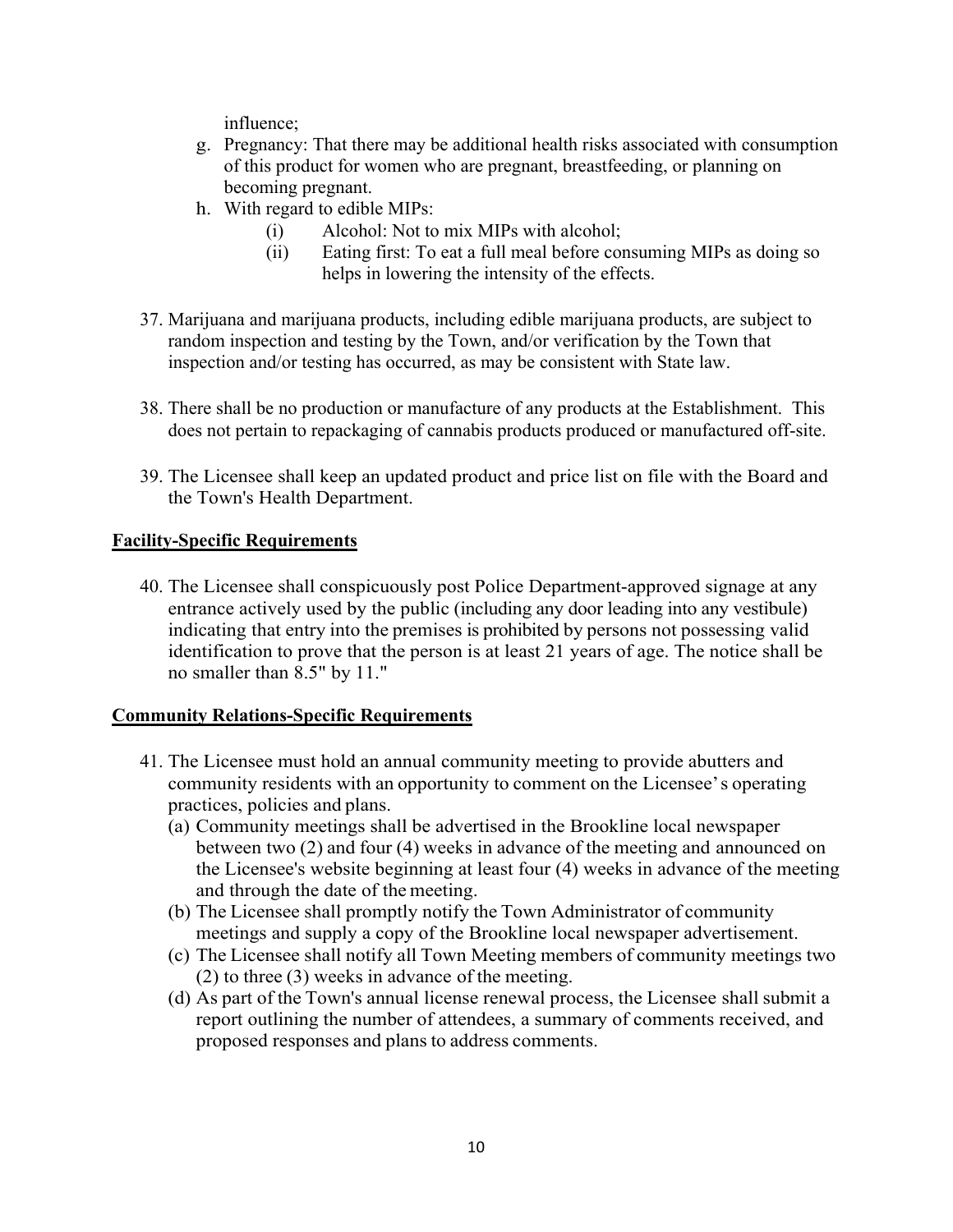### **Access to Information and Required Notifications and Submissions**

- 42. The Licensee shall cooperate and comply with requests for information made by the Select Board and its agents.
- 43. The Licensee shall cooperate with reasonable requests for information from and meetings with the Town's Community Impact Coordinator. The Licensee shall cooperate with the Coordinator's reasonable efforts to establish a regular schedule of check-ins to ensure timely discussion of issues and quick response to concerns. The Licensee shall also cooperate and engage, as reasonably requested, with the Cannabis Mitigation Advisory Committee.
- 44. Within twenty-four (24) hours of receipt of notice of it, the Licensee shall:
	- (a) file with the Town Administrator, Director of Public Health and the Building Commissioner any summary cease and desist order, cease and desist order, quarantine order, suspension order, revocation order, order limiting sales, deficiency statement, plan of correction, notice of a hearing, notice of any other administrative process or legal action, denial of a Certificate of Registration, denial of a renewal of a Certificate of Registration, or final action issued by a state or federal agency (including, but not limited to, the CCC) regarding the Licensee or the Licensee's Certificate of Registration;
	- (b) inform the Town Administrator if any of the Licensee's State agent registrations is revoked, if a renewal application for a State agent registration is denied, or if the agent is subject to any pending administrative process or legal action; and
	- (c) Inform the Town Administrator of receipt of notice of any federal enforcement action against or investigation of the Licensee.
- 45. Within fourteen (14) days of submission to the CCC, the Licensee shall provide to the Select Board a copy of its application to the CCC for an original or renewed CCC, with personal information such as birth dates, social security numbers (including last 4 digits), financial/bank account numbers, driver's license numbers and criminal offender record information (CORI), and personal addresses, telephone numbers and email addresses redacted. Copies of such applications may be disclosed in accordance with the provisions of the Public Records law. The Company may identify information within such documents that has not been redacted that it believes is non-public record information, for the Town's consideration.
- 46. The Licensee shall promptly provide prior written notice to the Town Administrator of its intent to cease accepting a form of electronic payment (*e.g.,* credit or debit card).
- 47. The Company shall provide the Town Administrator, Chief of Police, Fire Chief, Health Director, Planning Director, and Building Commissioner with an up-to-date list of the names, 24-hour telephone numbers and email addresses of all Executive Management Team Members, Managers, Alternate Managers, and key holders of the Premises to whom the Town may communicate if necessary during business hours and after business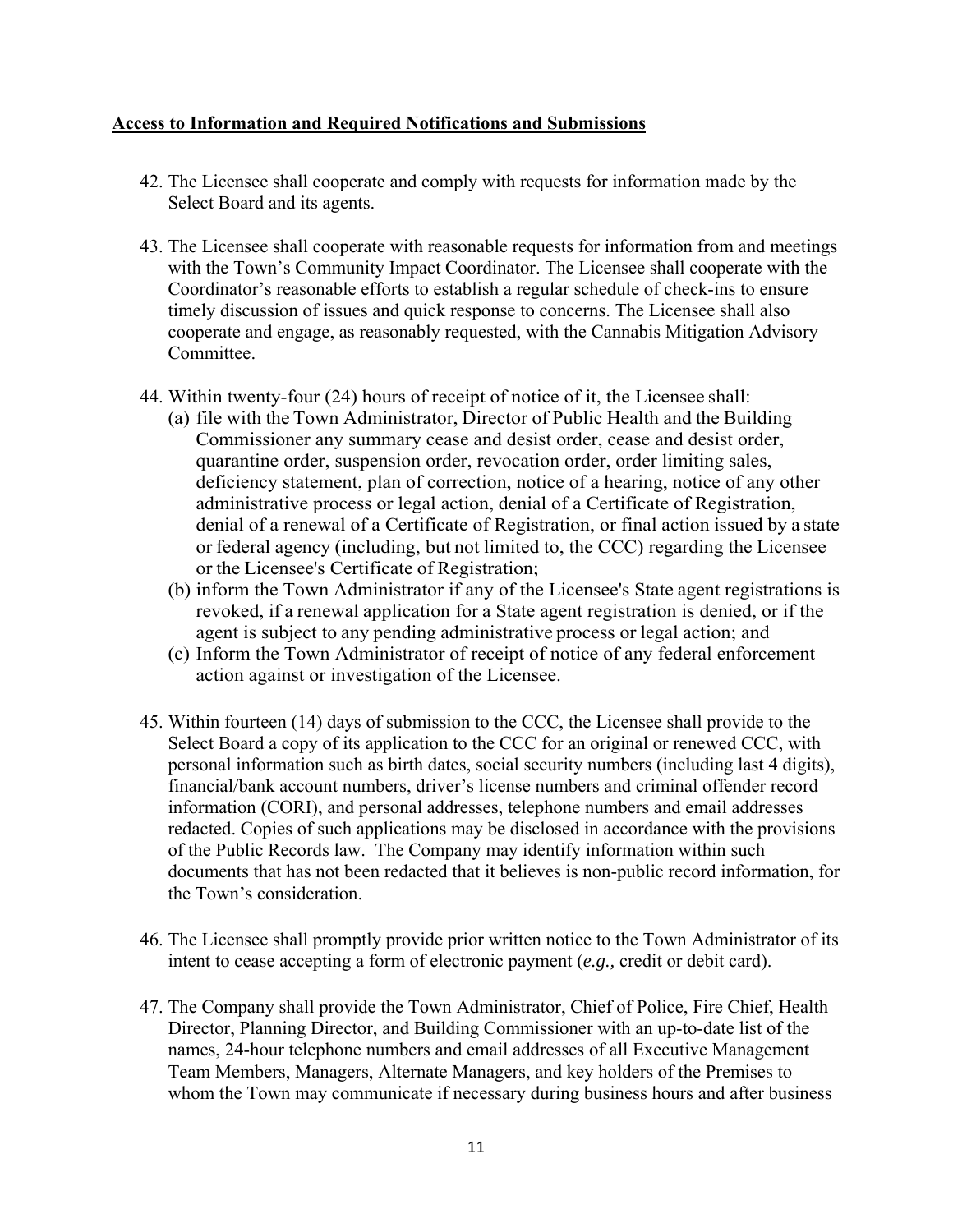hours.

- 48. Executive Management Team Members, Managers and Alternate Managers shall respond within twenty-four (24) hours of contact by a Town staff member. The Company agrees to appear before the Select Board and/or to communicate with Town staff if requested to do so.
- 49. The Licensee shall maintain on the Premises in a readily-accessible location one or more binders containing (a) all operating policies and procedures required by 935 CMR 500 and 105 CMR 725, (b) an up-to-date list of all products sold by the Licensee through the Establishment's operations, including the strains and forms in which marijuana and marijuana products are sold, along with prices charged, (c) the Licensee's entire application for an original CCC license in connection with the Establishment and any application for a Town Select Board license, in addition to renewal applications for such licenses, if dating within the past five (5) years; (d) a Town Health Department-approved pest control and a rubbish and litter plan, (e) a copy of the Registration Cards for the Establishment's Agents staffing, or supervising staff, of the Establishment, and (f) proof of a general liability insurance policy or escrow account as required by 935 CMR 500 and/or 105 CMR 725. Upon the request of the Select Board or its agent, the licensee shall make the binder(s) available for inspection.
- 50. The Licensee will cooperate with a pre-operational inspection by the Inspectional Departments prior to commencing recreational marijuana and recreational marijuana product sales.
- 51. The Licensee shall submit requested data and reports to the Board and its agents in the form and manner that they may determine. The Licensee may identify information within such documents that it believes is non-public record, for the Town's consideration. These submissions shall include, as part of the annual renewal process, a report the accuracy and completeness of which is attested to under penalties of perjury detailing information that shall include:
	- i. Names and 24-hour site contact information for all Executive Management Team members, Managers and Alternate Managers.
	- ii. An independent financial audit of the Licensee prepared by a licensed CPA for the preceding fiscal year.
	- iii. The number and geographical distribution of customers visiting the facility by month (zip code information will suffice with regard geographical distribution information).
	- iv. In connection with the Transportation Demand Management Plan, performance monitoring records, reports and records of any required remedial actions, and any other records as may permit the Select Board to review the effectiveness of the TDMP and that may evidence the Licensee's continued implementation of and compliance with the TDMP's performance goals.
	- v. The number and percentage of on-site employees using the Licensee's public transportation subsidy for employees, and the number and